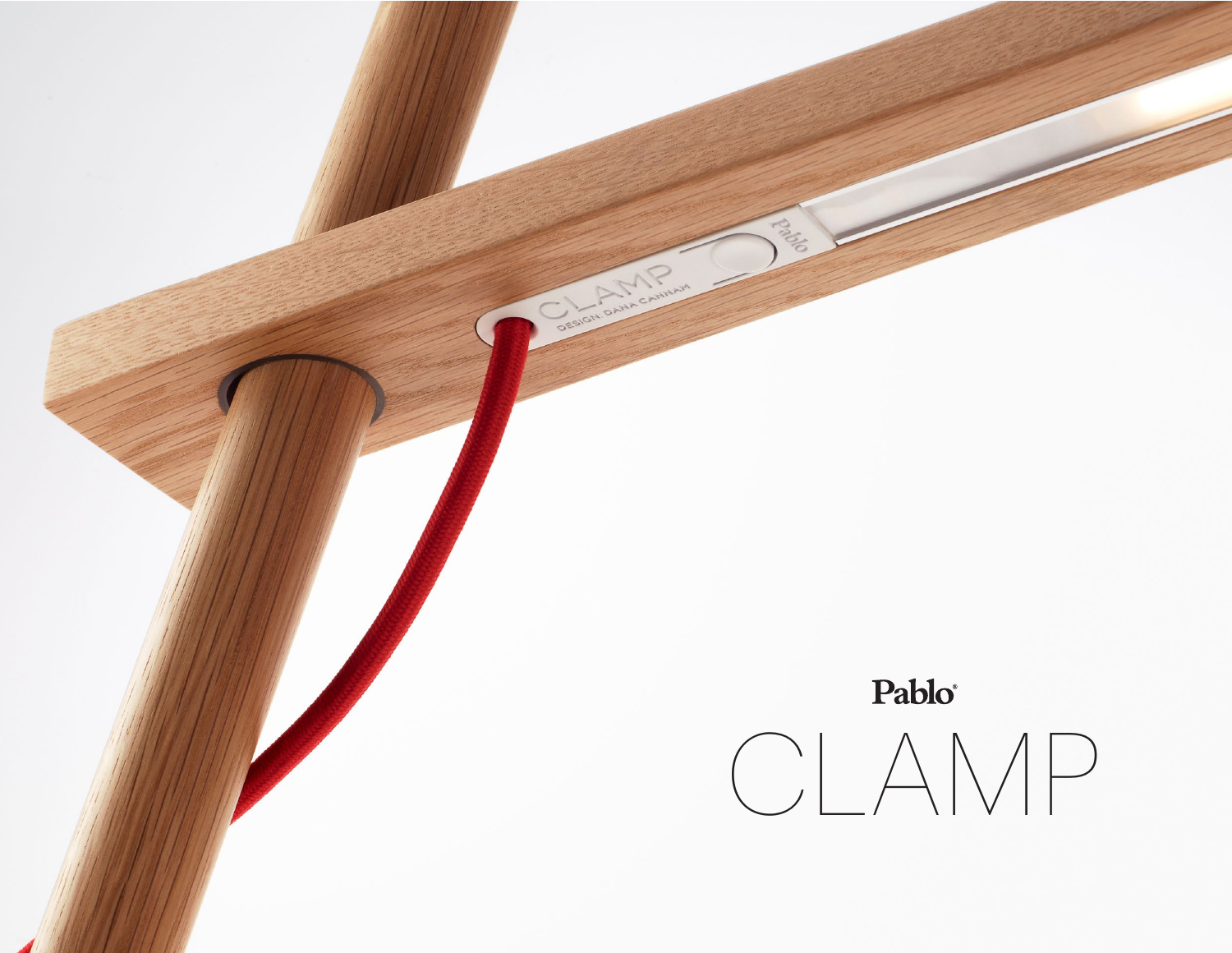# CLAMP

#### **DESCRIPTION**

Designed for simplicity and engineered for sustainability, Clamp combines the beauty of wood with the brilliance of LED technology. Clamp's minimal components work together to provide infinite adjustment, while focusing warm, diffused light where needed most. Available in clamp mount, freestanding, mini and floor models in White Oak and Walnut.

#### DESIGNER

Dana Cannam 2011 - 2013

#### MATERIALS

- Wood lamp assembly
- Polyurethane bushings
- Polycarbonate lens
- Fabric cord
- Leather clamp pad (Clamp only)
- ABS cover (Clamp FS only)
- Steel base weight (Clamp FS, Mini and Floor only)
- Brass washer (Clamp Floor only)

#### FEATURES

- 360° arm rotation
- Advanced LED array eliminates multiple shadows
- Hi-low dim control
- Ships flat-packed

#### SPECIFICATIONS

- Voltage: 120/220V 60Hz
- Power Consumption: 9W (Clamp Mini: 6W)
- Color temperature: 3000K
- Luminosity: 485 Lumens (Clamp Mini: 325 Lumens)
- Luminaire efficacy: 55 Lumens/Watt
- Color Rendition Index: 85 CRI
- 50K hour lifespan
- Cord length: 8' (244cm)
- Global multi-plug adapter available